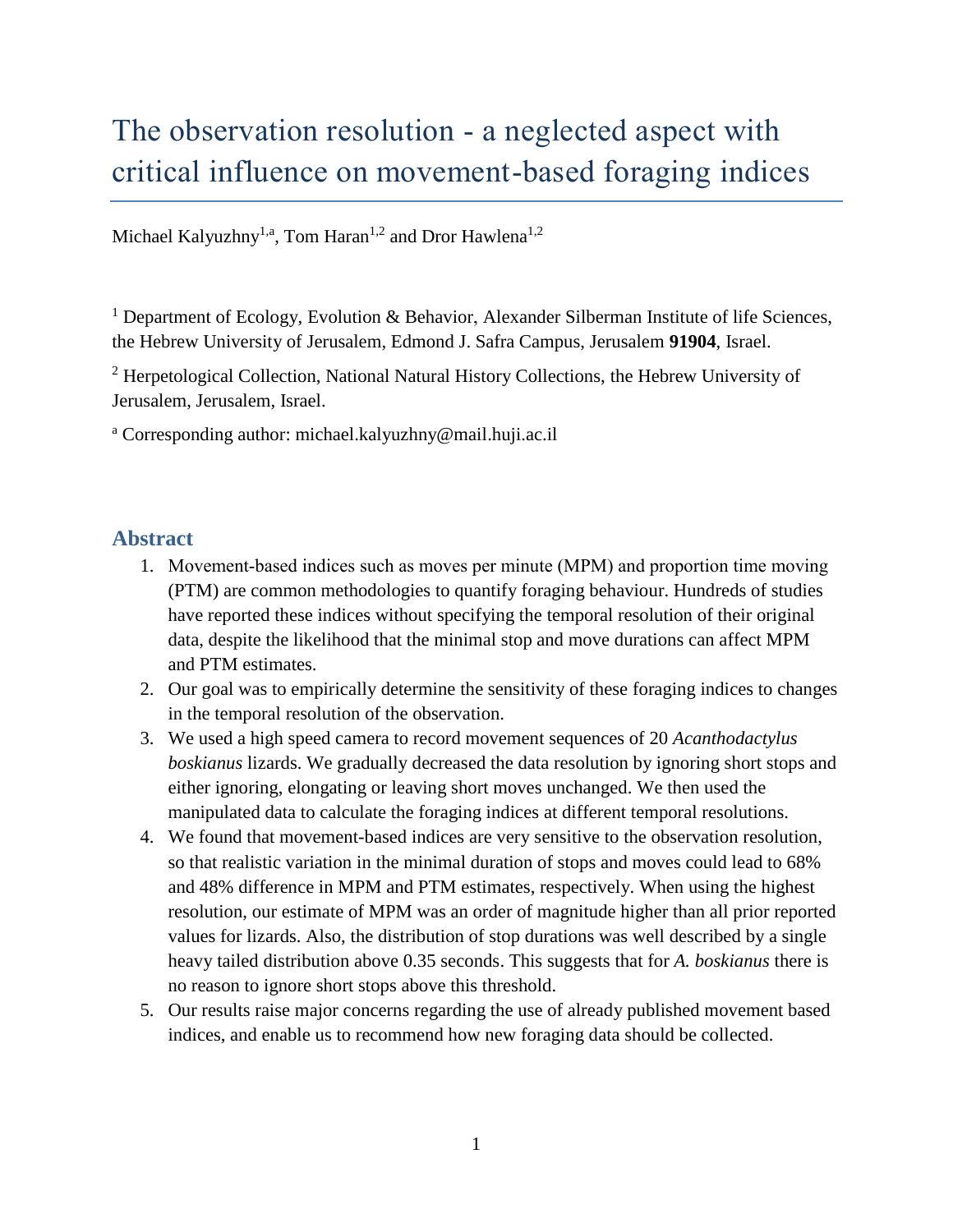**Key words:** animal movement analysis, behavioural indices, foraging mode, lizards, movement per minute, proportion time moving, changes per minute, bout criterion

### **Introduction**

The study of animal foraging behaviour has been a key topic in ecology and evolutionary biology (Reilly, McBrayer & Miles 2007; Stephens, Brown & Ydenberg 2007). Comparison of foraging behaviour across species and in conjunction with other traits requires condensing the myriad of searching, pursuit, and capture behaviours to simple and comparable quantitative indices (Reilly, McBrayer & Miles 2007). This is probably why simple movement-based indices, and especially Moves Per Minute (MPM) and Proportion Time Moving (PTM), have become very popular, and are still being utilized extensively to characterized foraging behaviour across taxa (e.g. Lizards: Reilly, McBrayer & Miles 2007; Halperin, Carmel & Hawlena 2017; Fish: Radabaugh 1989; Davis, Spencer & Ottmar 2006; Fu *et al.* 2009; Snakes: Hansknecht & Burghardt 2010; Insects: Ferris & Rudolf 2007; Mundahl & Mundahl 2015). For example, the foraging behaviour of approximately 170 lizard species has been characterized using PTM and MPM (see Halperin, Kalyuzhny & Hawlena (2018) for a detailed account).

Huey & Pianka (1981) were the first to introduce PTM and MPM. They recorded the "duration of each move and duration of each stop" of seven Kalahari lizard species, and divided the cumulative duration of all movements or the number of discrete movements by the total observation duration for estimating PTM and MPM, respectively. The authors did not explain how move and stop were defined, and did not specify the minimal durations of the moves and stops they used (*Mmin* and *Smin*, respectively). This potentially important information has rarely been reported in hundreds of succeeding studies, despite technological advancements that allow recording foraging behaviour more precisely (but see Hawlena *et al.* 2006).

Recently, Halperin, Kalyuzhny & Hawlena (2018) raised a concern that variation in *Mmin*  and *Smin* may seriously affect MPM and PTM estimates. They suggested that different *Mmin* and *Smin* used to characterize exactly the same movement sequence could yield different MPM estimates. This is because as *Mmin* and *Smin* decrease, more movement events are included in the calculation, increasing MPM. This problem is expected to affect also the PTM calculation because as  $S_{min}$  increases less stop events are included in the calculation, increasing the cumulative time spent moving. Furthermore, inconsistent determination of *Mmin* and *Smin* both within and between studies may inflate the inaccuracy and imprecision of the MPM and PTM estimates, possibly affecting case studies and comparative studies alike. An important next step is thus to empirically characterize the degree in which movement based indices are dependent upon *Mmin* and *Smin*.

To address this requisite we recorded the foraging behaviour of 20 Bosc's fringe-toed lizard (*Acanthodactylus boskianus* Daudin 1802) in the field, using high speed imagining (120 frames per seconds). After digitizing the data, we gradually decreased the resolution by ignoring short stops and either ignoring, elongating or leaving short moves unchanged. We used the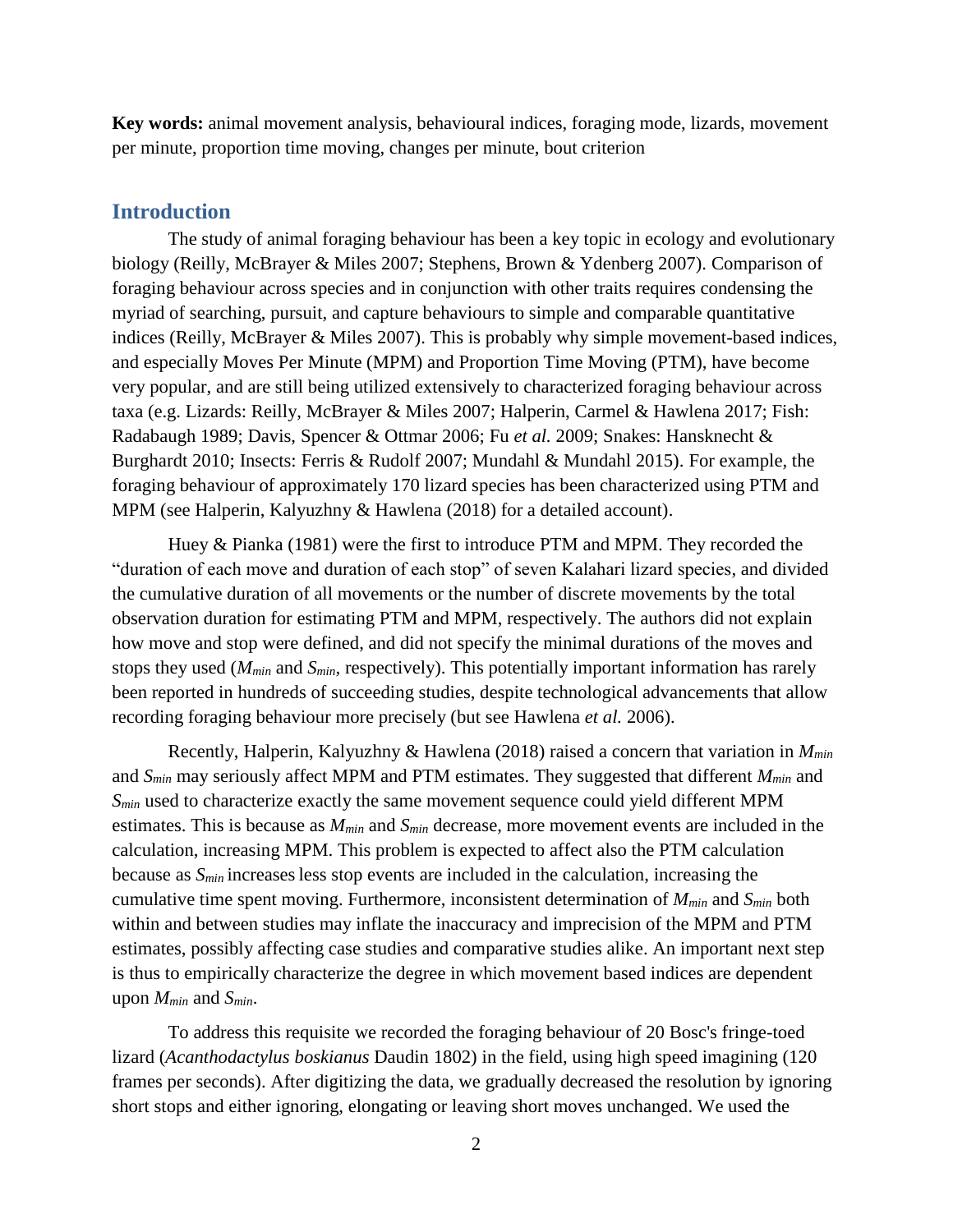manipulated data to conduct a sensitivity analysis that examines to what extent estimates of PTM and movement frequency rely on *Mmin* and *Smin*. To characterize the movement frequency, we followed the recommendation of Halperin, Kalyuzhny & Hawlena (2018), and used Changes Per Minute (CPM) instead of the classic MPM. This frequency index is very similar to MPM but does not suffer from bias and inflated error (Halperin, Kalyuzhny & Hawlena 2018). CPM is calculated by dividing the number of initiations of stops and moves by the total observation duration (minus one time unit, since no changes can be observed after it). Thus, CPM/2 approximately equals MPM, making these indices fully comparable.

A possible way to reduce variation in the determination of *Mmin* and *Smin* is to record the animal behaviour more precisely, and to calculate the indices using the shortest movement and stop durations. Yet, this approach may artificially inflate PTM and CPM estimates. This is because animal locomotion is likely a product of several biological processes; hence not all moves and stops are necessarily relevant for quantifying foraging behaviour. In other words, the relevant minimal move and stop durations may be higher than the absolute *Mmin* and *Smin* values. Consequently, our second goal was to search for statistically sound and biologically relevant criteria for determining *Mmin* and *Smin*.

## **Methods**

#### **Study site and species**

We observed 7 adults and 13 hatchling Bosc's fringe-toed lizard *(Acanthodactylus boskianus*) in three field sites in the central Negev desert, Israel  $(30^042'N 34^046'E)$ . All sites were characterized by flat fluvial beds scattered with small perennial shrubs, mostly *Hammada scoparia* and *Artemisia sieberi*. A previous study estimated that *A. boskianus* adults have MPM of 2.66 and PTM of 0.39, and hatchling MPM of 2.15 and PTM of 0.29 (Hawlena 2009)*.* 

#### **Data collection and digitization**

We observed the lizards foraging behaviours in the field during September 2016 and August 2017, when adult and hatchling lizards co-occurred. All observations were conducted by the same observer (TH) between 08:30 and 12:00 AM and between 15:00 and 17:30. Lizards were located by random search. When a lizard was spotted, the observer started recording its behaviour at 120 frames per second, using a Panasonic HC-W850 camcorder, mounted on a tripod. While recording, the observer stood motionless and kept a distance of 3-5 meters from the lizard. If the lizard moved out of sight, the observer slowly moved the camera to a better spot, keeping the stream of recording. All observations were 20-25 minutes long. During data analysis, we ignored observations in which lizards were engaged in social interactions (e.g., chasing conspecifics) or thermoregulation (e.g., staying motionless for long periods in the shade). The first three minutes of every observation were deleted to discard the habituation time of both lizard and observer.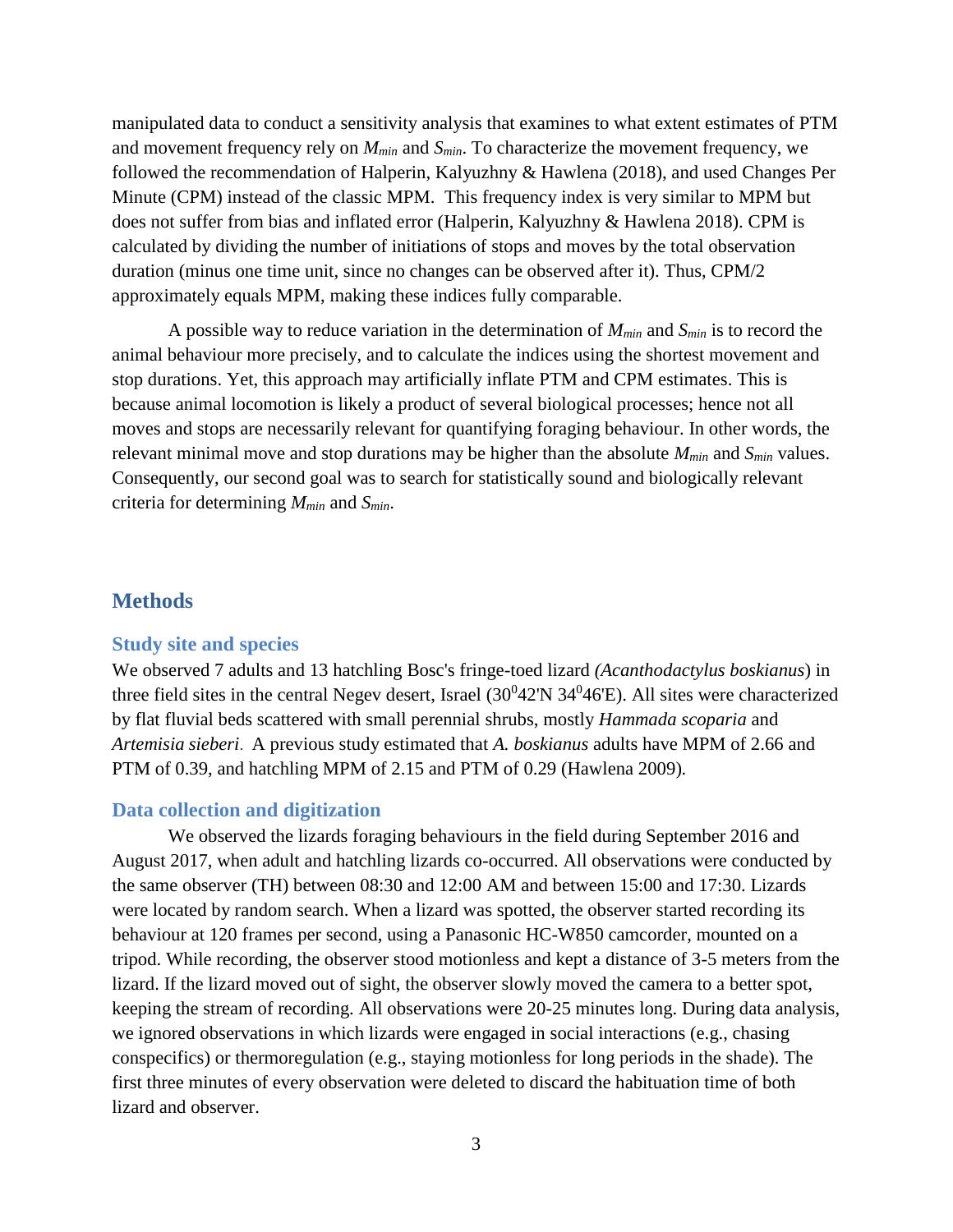We used the Behavioural Observation Research Interactive Software (BORIS ; Friard  $\&$ Gamba 2016) to digitize the behavioural data. Videos were replayed on the computer at low speed and the time of beginning and ending of each event was recorded. We defined moving events as any relocation of the lizard's centre of mass. Thus, during a stop event a lizard is not necessarily motionless, and can handle a food item or wave its arms. We also recorded the beginning and ending of periods in which the lizard was hidden, i.e. out of frame or not visible due to a visual obstruction.

#### **Data analysis**

To study the effect of *Mmin* and *Smin* on PTM and CPM estimates, we artificially reduced the resolution of the original data so that short stops and/or moves were not used for the calculation. To simplify the analysis, we used a single parameter for the temporal resolution of the artificial data, denoted by  $\tau$ . The way short moves and stops are being recorded can differ dramatically within and between studies. This is because the observers may vary in skills and recording methods. Since it is hard to know exactly how an observer will treat short stops and moves, we simulated different scenarios using three different schemes of "data degradation". Based on our personal field experience, we assumed that it is easier to notice and record short moves than short stops. Thus, in all schemes, stops shorter than  $\tau$  were "missed" and incorporated into adjacent moves, but short moves were treated differently using three schemes:

- a) leaving short moves unchanged. This scheme assumes that the observer can record even short moves but not short stops. This scheme is simplistic, but it allows directly relating the dependence of CPM on  $\tau$  to the distribution of stop durations (more on that below).
- b) omitting all moves shorter than  $\tau$ . This scheme assumes the observer deliberately ignored or missed short moves.
- c) lengthening moves shorter than  $\tau$  into length  $\tau$ . The elongated moves begin at the same time as the original move but ends later. Since this elongation can generate new stops shorter than  $\tau$ , any stop that is now shorter than  $\tau$  is transformed into movement time. This process of transforming stops into moves and elongating moves is repeated until the movement sequence does not change any more, which happened when there are no moves or stops shorter than  $\tau$ . This scheme assumes that short movements are easy to detect, but take more time to record.

All three schemes were applied to the 20 individuals in  $\tau$  intervals of 0.01 seconds, and PTM and CPM were calculated for each output sequence and plotted against  $\tau$ . Periods when the individual was hidden were removed from the total observation time, and we did not consider any possible changes (initiation or end of movement) that could occur in that period.

It is interesting to note that a visual inspection of the dependence of CPM on  $\tau$  can give us important information on the nature of the distribution of stop durations. As  $\tau$  is increased, more and more stops are discarded and moves are merged, reducing CPM by the proportion of stops that are shorter than  $\tau$ . Hence, the dependence of CPM on  $\tau$  is simply: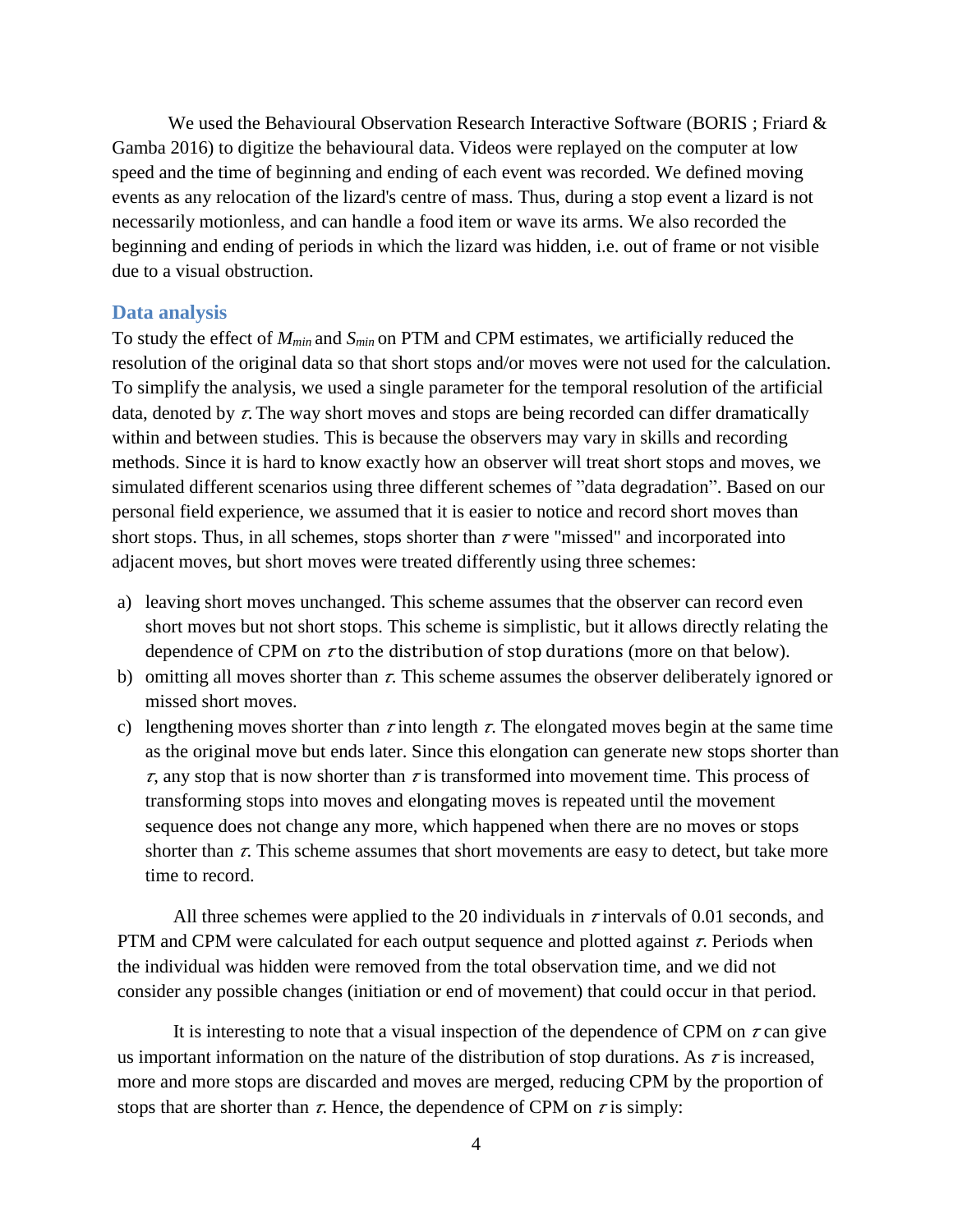(1) CPM( $\tau$ )  $\approx$  CPM<sub>0</sub>(1-F<sub>t =  $\tau$ ),</sub>

Where CPM<sub>0</sub> is the CPM when no stops are discarded and  $F_{t} = \tau$  is the cumulative distribution function of the stops durations evaluated at  $\tau$ . The formula above is not exact mostly because of missing periods in the data. This formula is true only for scheme a.

Animal locomotion is likely a result of several biological processes, suggesting that not all stops are clearly relevant for quantifying foraging behaviours. Consequently, our second goal was to search for statistically sound criteria for determining the appropriate resolution. We used the bout criterion (Sibly, Nott & Fletcher 1990), denoted here by *θ \** , to separate stop intervals within bouts of movement, from stop intervals between them. The classical approach for identifying bout criteria is to separate the distribution of stop durations into components, often by fitting a mixed distribution (e.g., using log-survivorship analysis, Slater & Lester 1982; loglikelihood analysis of mixed exponential distributions, Langton, Collett & Sibly 1995, or logtransformation of the intervals, and fitting a mixture of Gaussians, Tolkamp & Kyriazakis 1999). We attempted a slightly different approach. In line with the suggestion of Clauset, Shalizi  $\&$ Newman (2009), we fitted (using maximum likelihood methods) only the long stops, above a cut-off duration *θ*, to several candidate distributions – Pareto (power law), Weibull, gamma and lognormal. Stops shorter than  $\theta$  were thus discarded. To find the cut-off point, we fitted each distribution over a range of *θ*s, from 0.01 seconds to 3 seconds in intervals of 0.01 seconds. For each fit we then calculated the Kolmogorov-Smirnov (K-S) goodness of fit statistic. If the long moves (above  $\theta^*$ ) indeed resemble one of these distributions and the short ones do not, we would expect, as suggested by Clauset, Shalizi & Newman (2009), that as *θ* increases, the K-S values would rapidly decrease to a minimum around  $\theta^*$  and then slowly increase. This is because the very short moves belong to a different distribution, and removing them from the fit by increasing the threshold  $\theta$  strongly improves the goodness of fit. Increasing  $\theta$  further, beyond  $\theta^*$ , results in a decrease of sample size, reducing goodness of fit and increasing K-S. Hence, the *θ*  corresponding to the minimal K-S value can be regarded as an estimator of  $\theta^*$ . This optimization procedure was performed for all four candidate distributions, and we chose the  $\theta^*$  of the distribution with the lowest value of K-S.

Our estimate of  $\theta^*$  cannot be reliable if the fit of the distribution is poor. To test distribution fit, we fitted for each individual the four distributions using  $\theta^*$ , compared their relative goodness of fit using AIC weights and tested whether they are plausible models using a K-S test. Finally, the above analyses assume that stops are independent. To test this assumption, we tested the lag 1 autocorrelation of stop durations. All analyses were performed using Matlab 2016a.

## **Results**

*Acanthodactylus boskianus* were motionless most of the observation time, at times for very long periods (>100 sec.). Their movements were highly fragmented by many frequent short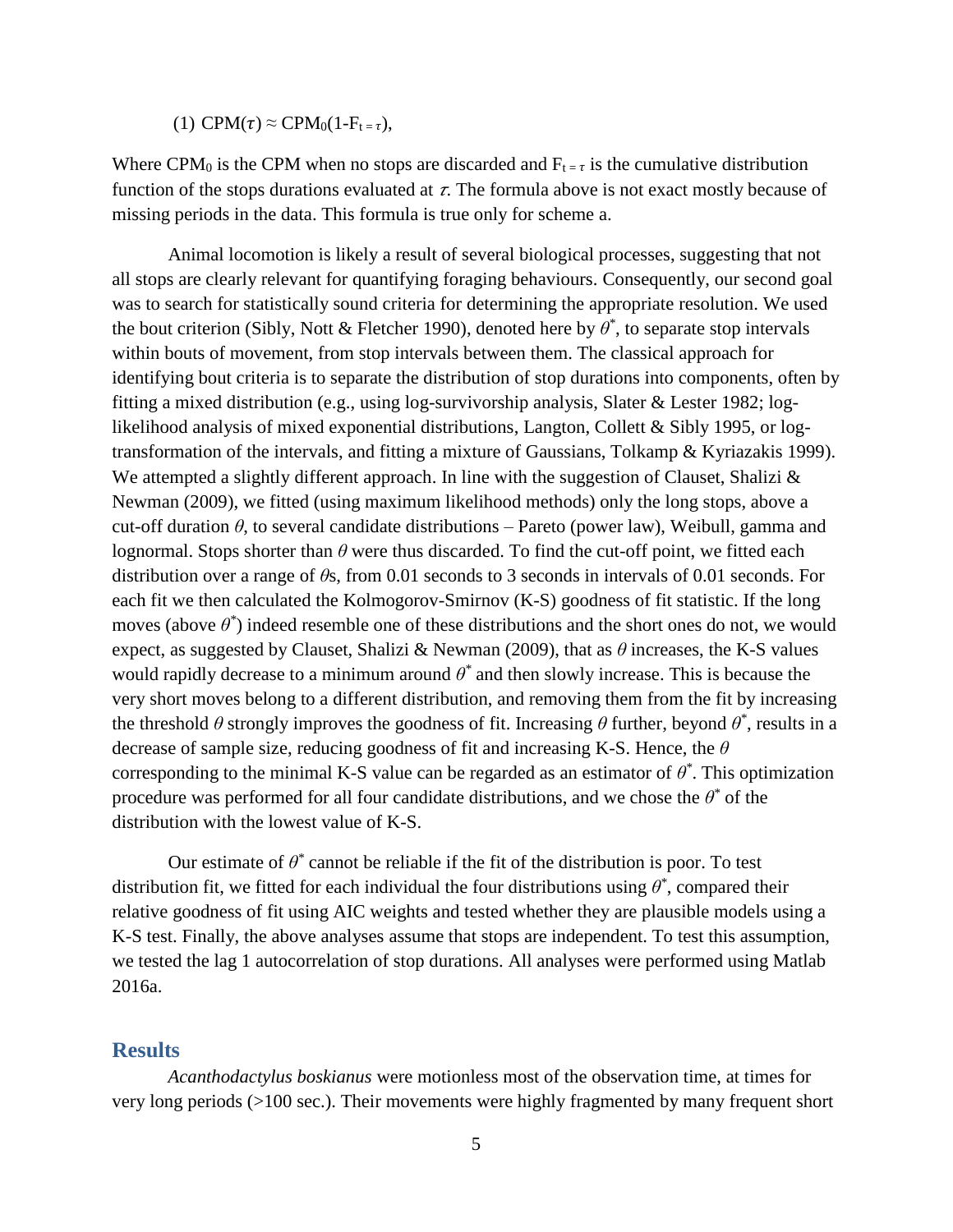stops (Fig 1). Considering all individuals, the longest continuous movement recorded was 2.9 sec., and only 0.12% of movements were  $> 2$  sec. The longest stop that was recorded was 532 sec., while 63% of stops were  $< 0.2$  sec., and 81% of the stops were  $< 0.5$  sec. This behaviour led to very high values of CPM - the mean over lizards was  $57.9 \pm 4.7$  (SE). There were very few (<0.2%) short moves and stops with duration on the order of a single frame, hence, the true *Smin* and  $M_{min}$  are likely close to 1/120 second. Moreover, no difference in PTM (t test, P=0.388) or CPM (t test,  $P = 0.115$ ) was found between juvenile and adult lizards.



Fig. 1 – Representative movement patterns of two *A. boskianus* lizards (coded "f2" and "g1"). The movement periods (blue), stopping periods (white) and periods when the animal was hidden (black) are presented for 1000 seconds. We also focus on two short time periods, one with few moves and one with more moves. It is evident that there is a very wide distribution of stops; most are very short while some last > 100 sec. On the other hand, there are no long continuous moves.

We found that, regardless of the methodology used to degrade the resolution of the original data, both CPM and PTM had a strong dependence on  $\tau$ . Fig. 2 presents the simple case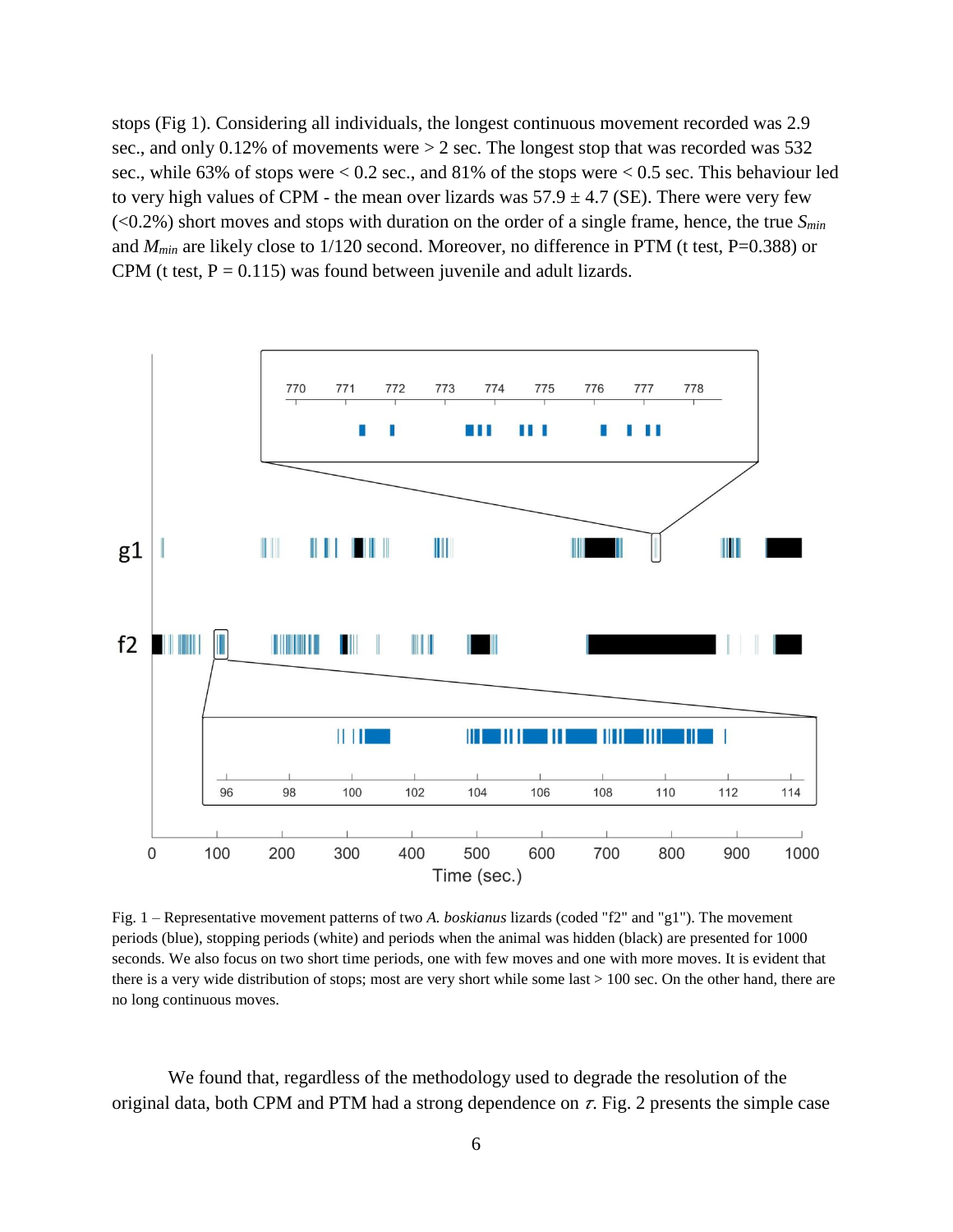when we transformed stops shorter than  $\tau$  into moves and left the moves shorter than  $\tau$ unchanged (scheme a). In this case, when  $\tau$  increased from 0.5 sec. to 3 sec. (which is approximately the relevant range for  $\tau$  in field studies), average PTM increased from 0.156 to 0.231 (48% increase), and an increase from 1 sec. to 3 sec. resulted in 29% increase in PTM (Fig. 2a). The effect on CPM was even more dramatic: an increase in  $\tau$  from 0.5 sec. and 1 sec. to 3 sec. resulted in a decrease in average CPM from 10.91 to 3.51 (by 68%) and from 6.97 to 3.51 (by 50%), respectively (Fig. 2b). We found similar trends when applying the other two data degradation schemes (Fig. S1-S2).



Fig 2 – Dependence of foraging indices on the minimal durations of observed stops,  $\tau$ , using scheme a). Starting with the original movement sequence of the 20 A. *boskianus* individuals, all stops shorter than  $\tau$  were not observed and transformed into movement time, and PTM (a) and CPM (b) were calculated for the new sequences. Each coloured curve presents one individual, while the black line is the average and the blue region is 1 SD around this average. Note the double logarithmic scale of b.

Examining Fig. 2b hinted that the distribution of long stops is wide (possibly a powerlaw), due to the straight line on the double logarithmic axes, and it seemed that this straight line turns into a different shape for short stops. This was corroborated by our analysis of the distribution of stop durations. The average value of the crossover  $\theta^*$  for all lizards was 0.35  $\pm$ 0.13 sec. (see Fig. S3 for the search results and table S1 for the values). The search for the crossover  $\theta^*$  at the individual level was not very reliable due to the limited number of stops each lizard performed. The lognormal and power-law distributions were indeed plausible distributions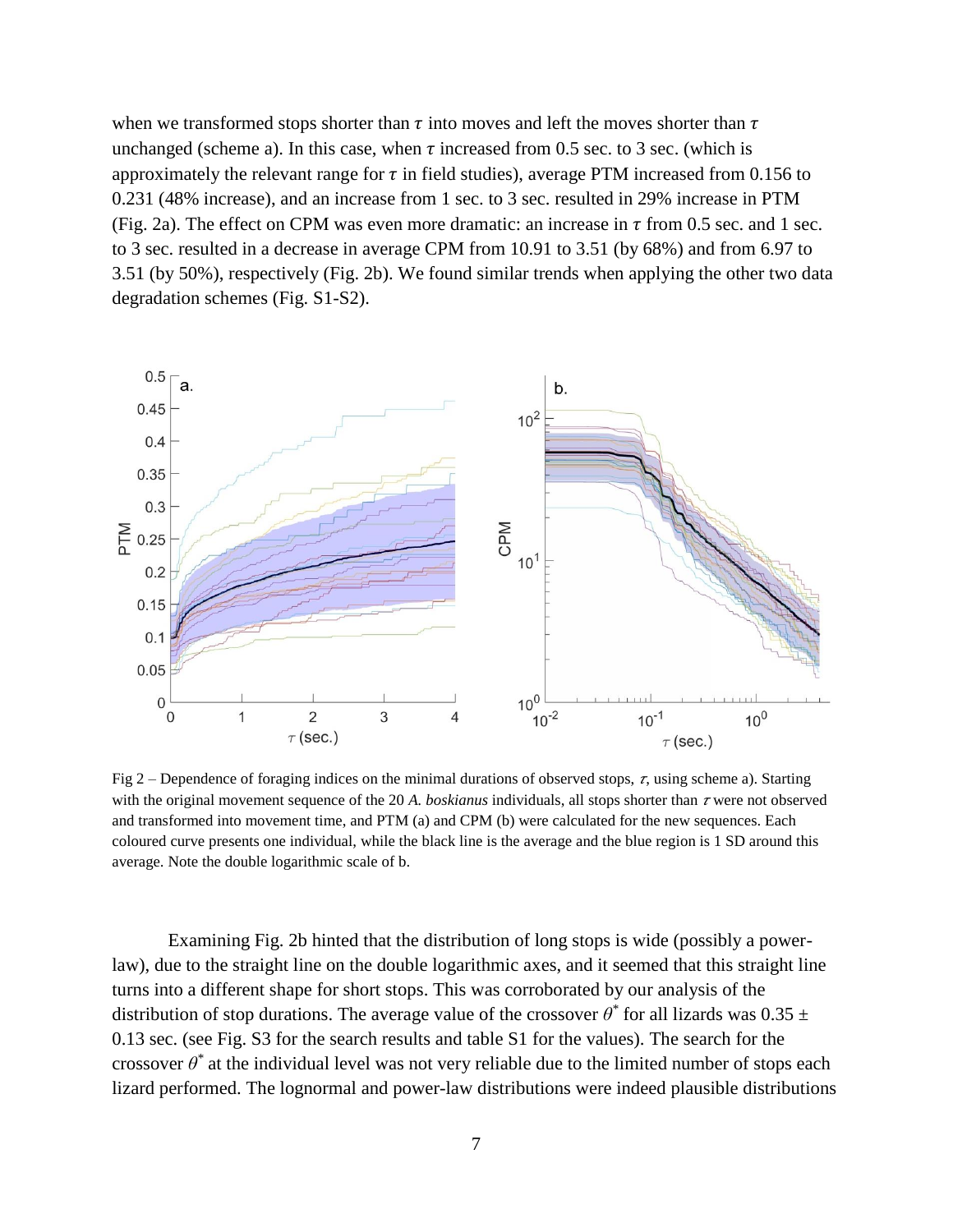for the stop durations: their deviation from the empirical distribution of stops was significant in zero and two individuals ( $\alpha = .05$ ), respectively. Furthermore, in 18 of the 20 lizards, one (or both) of these distributions was much more plausible than the other candidates, considering AIC weights (Table S1).

The lag 1 autocorrelation of stop durations was not significantly different than zero for all 20 individuals, justifying our treatment of stop events as independent.

## **Discussion**

We have empirically shown that the two most popular movement based indices for quantifying foraging behaviour, CPM (or MPM) and PTM are very sensitive to the determination of the minimal duration of moves and stops. This result holds even when considering just the range of minimal durations that are relevant for field studies using unassisted vision  $(-0.5 - 3)$ sec.). When using the highest resolution, our estimate of CPM was an order of magnitude higher than all prior reported values for lizards. We have also uncovered a crossover point around minimal stop duration of 0.35 sec. that may reveal the relevant resolution for quantifying the foraging behaviour of *A. boskianus*.

Hundreds of field studies have quantified animal foraging behaviour using the two most popular movement-based indices PTM and MPM (Halperin, Kalyuzhny & Hawlena 2018)). These indices are based on the number and duration of moves and stopes. Nevertheless, the temporal resolution of these observations has rarely been reported, despite the possibility that different values of *Smin* and *Mmin* may result in very different PTM and MPM estimates. We have shown that for a lizard with intermittent locomotion, PTM and MPM are very sensitive to the minimal duration of moves and stops.

Qualitatively, the existence of such dependence is rather trivial. If short moves and stops are missed then MPM must be smaller, and when short stops are not observed or short moves are recorded as longer moves, PTM must increase. Yet, we were genuinely surprised by the magnitude of this effect. When comparing the highest resolution to a 1 sec. resolution. the estimate of PTM increased by 83% and the estimate of CPM decreased by 88% (considering scheme a).When using the highest resolution, our estimate of CPM (averaged over the individuals and equivalent to MPM≈28.9) was an order of magnitude greater than the highest MPM estimate for lizard reported thus far (i.e., *Psammodromus hispanicus MPM=4.71;*  Verwaijen & Van Damme 2007*; see* Halperin, Kalyuzhny & Hawlena (2018) for comparison)*.* 

We attributed this unexpected result to the distribution of stop durations. We found that above a threshold of approximately 0.35 sec., the stop durations are well-described by a single, heavy tailed distribution with high kurtosis, resembling a lognormal or a Power law distribution. In such distributions, the vast majority (and the mode) of the stops are very short, but longer stops still occur, and there is no typical time scale above which stops become rare (in the range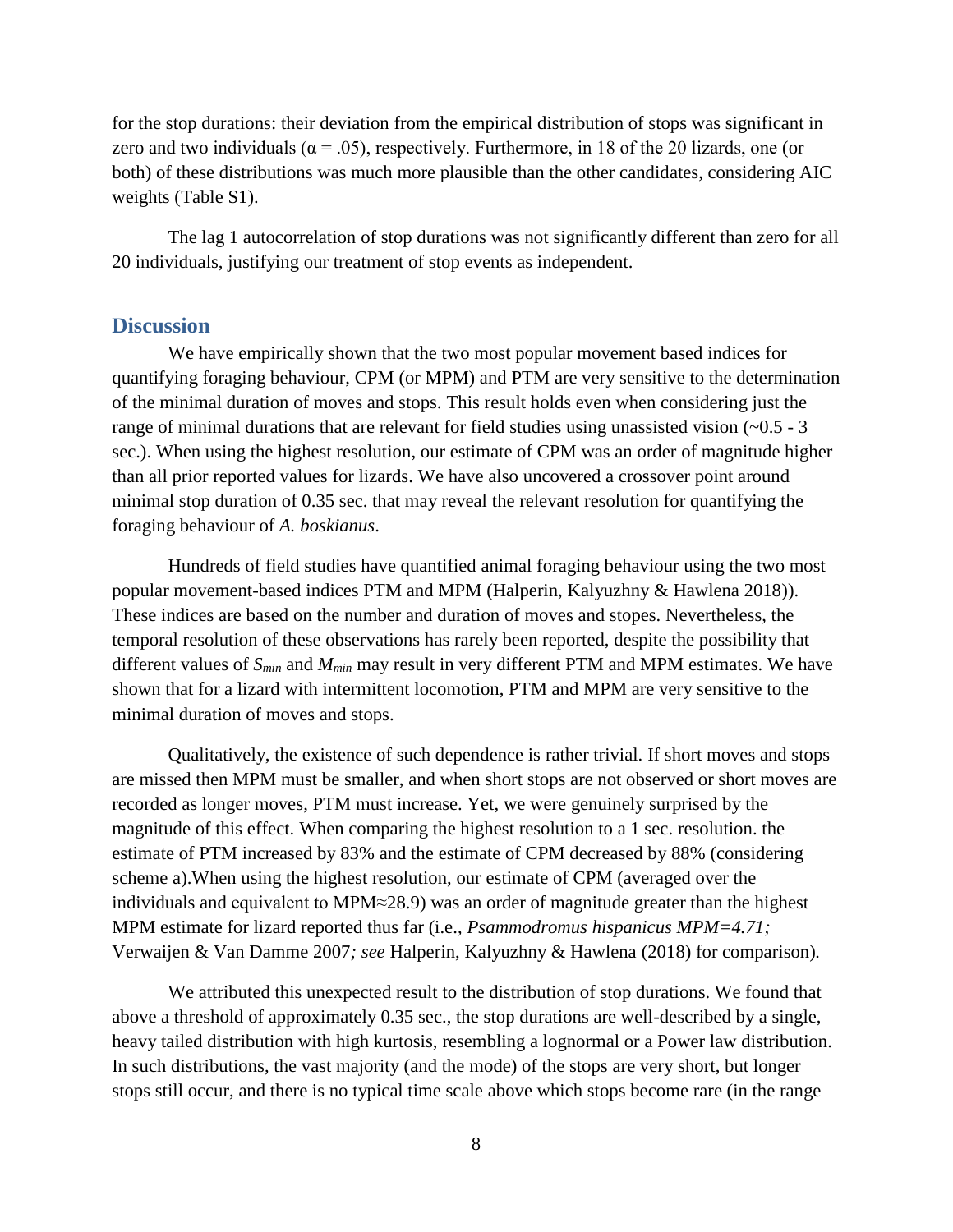$0.35 - 4$  sec.). Hence, when  $\tau$  is increased, many very short stops are incorporated into movement time, considerably increasing PTM. Longer stops are still quite common, and therefore we observe a steady increase in PTM with  $\tau$ . The strong drop in CPM with  $\tau$  occurs for similar reasons – the high frequency of short stops leads, when they are ignored, to a drop in CPM, and because there are also a considerable number of longer stops, this drop is not limited to only a small range of  $\tau$ .

It is impossible in retrospect to assess what range of minimal stop duration values has been used for calculating MPM and PTM. Based on our field experience, we assumed that a range of minimal stop durations from 0.5 - 3 sec. should encapsulate the realistic variation used in previous field studies. We found a 48% difference in PTM and 68% in CPM estimations when comparing those two *Smin* values. If our results are representative at least of species with intermittent locomotion, then the variation in the determination of *Smin* and *Mmin* both within and between studies should inflate inaccuracy and imprecision in the published CPM and PTM estimates. These large biases, which are on the order of the measured values, could seriously impair analyses and conclusions that are based on these data. Moreover, such unaccounted source of variation may seriously question the way these indices have been used and interpreted in dozens of comparative studies during the last 3 decades (Reilly, McBrayer & Miles 2007; Scales & Butler 2016; Halperin, Carmel & Hawlena 2017). For example, several investigators have provided empirically derived boundaries for classifying lizard foraging modes. Cooper & Whiting (1999) found that sit-and-wait foragers exhibited  $PTM < 0.15$  while lizards above this cut-off are active foragers. Our results (using scheme a) showed that when *Smin* increased from 0 sec. to 0.35 sec. and to 2 sec., the PTM value increased from 0.0978 to 0.1475 and to 0.2087, respectively. Hence, changes in  $\tau$  could qualitatively alter the foraging mode classification of this species.

The strong dependence of CPM and PTM on  $\tau$  essentially raises the question: what value of  $\tau$  should be used to quantify foraging behaviour? The distribution of stop durations can be described as a mixture of a lognormal or power law above a crossover *θ \** and by a considerably different distribution below  $\theta^*$ . A reasonable explanation for these finding is that stop events below and above  $\theta^*$  are generated by two different processes. Using the common interpretation of bout criteria (Langton, Collett & Sibly 1995; Tolkamp & Kyriazakis 1999), we assumed that  $\theta^*$  distinguishes between longer stops that separate move bouts and short stops that happened within a movement bout, and may not be informative for quantifying foraging behaviour. We suggest that short stops under  $\theta^*$  that occurs within a longer movement bout may cause motion dazzle that, together with the longitudinal dorsal stripes of *A. Boskianus*, may impair the predator ability to intercept the moving prey (Halperin, Carmel & Hawlena 2017). Yet even if one interprets the meaning of this threshold value differently, our findings suggest that setting the minimal stop value arbitrarily above this threshold has no statistical justification. Hence, we suggest discarding stops (and possibly moves, as we have shown, the results do not strongly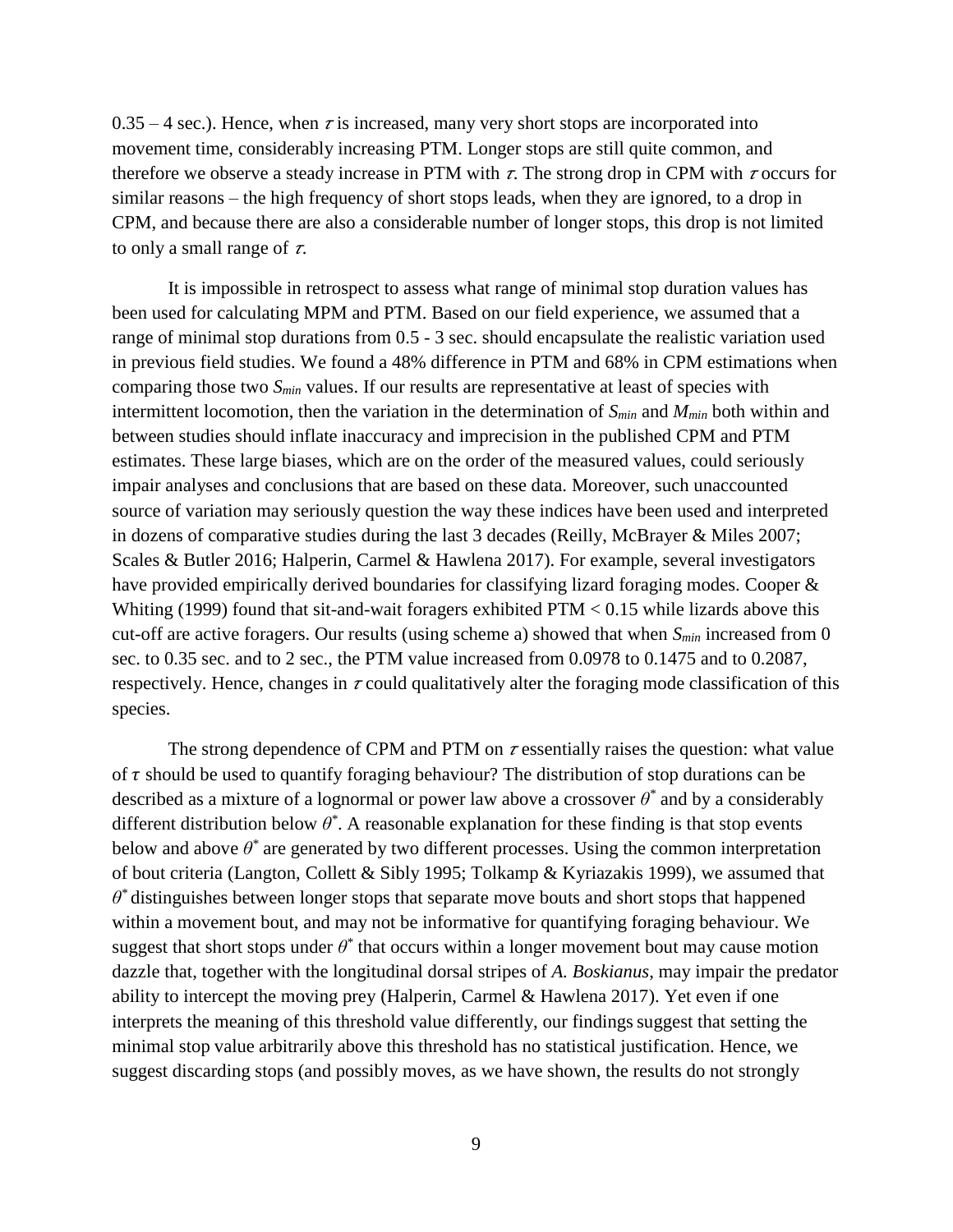depend on the way movement events are treated) below this value and taking into consideration all moves and stops above it.

To encourage better use of movement based indices for quantifying foraging behaviour we next discuss the use of already published data, and recommend a new protocol for collecting and calculating PTM and CPM in the field. Published data should be treated with great caution because the published values heavily rely on the arbitrary ways in which *Smin* and *Mmin* have been determined. This problem is likely more severe for species with intermittent mobility that exhibits short-frequent moves and stops. Species with low mobility are less likely to perform short-frequent moves and stops because this behaviour may interfere with their sit-and wait strategy. Thus, published PTM (and even CPM) estimates for such species are expected to be more reliable. Highly mobile species may use multiple short stops, but their effect on PTM (relative to mean PTM) is expected to be less pronounced because their PTM is high anyway and transforming some short stops into additional movement time most likely would not create a strong effect. Generally, published data can be trusted if there is a compelling reason to believe that the animal does not perform frequent short stops. Short field observations may assist determining this point.

When new data is collected we recommend recording the foraging behaviour with a highspeed camera, encoding the movies after clearly defining movement, and then analysing the distribution of stops in order to find the bout criterion above which all stops are clearly relevant for quantifying foraging. Finally, we suggest calculating PTM and CPM based on all moves and stops that are greater than the bout criterion, and reporting the details of this procedure to enhance comparability and reproducibility.

In summary, movement-based indices such as PTM and MPM are common methodologies to quantify foraging behaviour that are highly advantageous for comparative evolutionary‐ecological studies. Our work suggest that the ways foraging data have been collected, analysed and interpreted in hundreds of studies is potentially flawed. By precisely recording the foraging behaviour of *A.boskianus* lizards and artificially reducing the resolution of these observations, we showed that in this lizard the determination of the minimal stops and moves substantially affect the PTM and CPM estimates. If these findings hold for other species than the use of published PTM and MPM estimates in comparative studies must be treated with extra caution. Nevertheless, we believe that with the lack of better alternatives, the use of simple and informative statistics such as PTM and CPM for comparative studies will persist in the foreseen future. Thus, we hope that our proposed procedure for identifying the minimal moves and stops, together with the recent recommendations of how to use (and not to use) movement based foraging indices (Halperin, Kalyuzhny & Hawlena 2018), will add rigor to the way foraging data is being collected, analysed and used.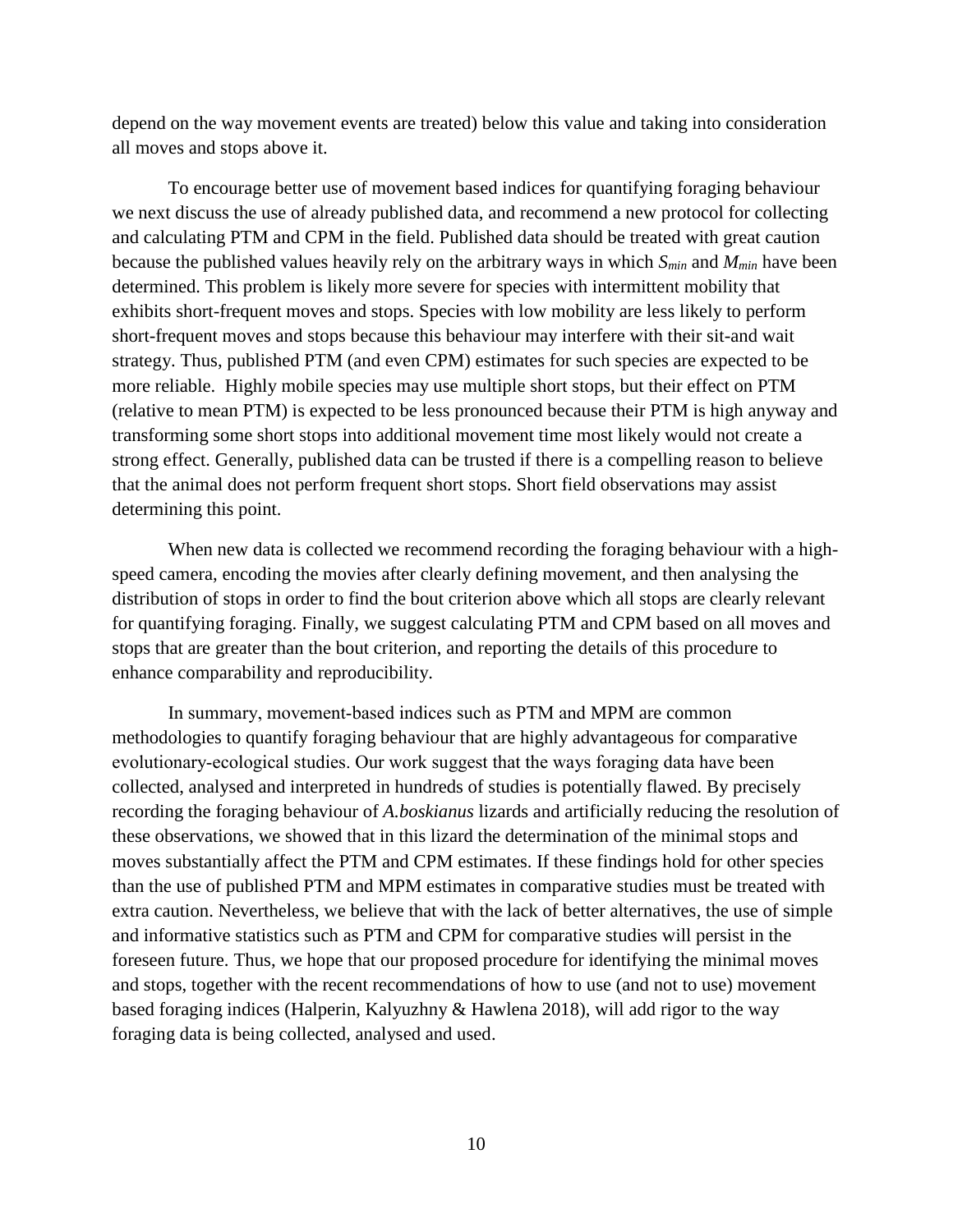## **Acknowledgements**

We acknowledge Topaz Halperin for her invaluable comments suggestions, the members of the risk management ecology lab for stimulating discussions, and the support of a European Research Council grant (ERC‐2013‐StG‐337023 (ECOSTRESS)) to D.H. M.K. is supported by the Adams Fellowship Program of the Israel Academy of Sciences and Humanities.

## **References**

- Clauset, A., Shalizi, C.R. & Newman, M.E.J. (2009) Power-Law Distributions in Empirical Data. *Siam Review,* **51,** 661-703.
- Cooper, W.E. & Whiting, M.J. (1999) Foraging modes in lacertid lizards from southern Africa. *Amphibia-Reptilia,* **20,** 299-311.
- Davis, M.W., Spencer, M.L. & Ottmar, M.L. (2006) Behavioral responses to food odor in juvenile marine fish: Acuity varies with species and fish length. *Journal of Experimental Marine Biology and Ecology,* **328,** 1-9.
- Ferris, G. & Rudolf, V.H.W. (2007) Responses of larval dragonflies to conspecific and heterospecific predator cues. *Ecological Entomology,* **32,** 283-288.
- Friard, O. & Gamba, M. (2016) BORIS: a free, versatile open-source event-logging software for video/audio coding and live observations. *Methods in Ecology and Evolution,* **7,** 1325- 1330.
- Fu, S.J., Zeng, L.Q., Li, X.M., Pang, X., Cao, Z.D., Peng, J.L. & Wang, Y.X. (2009) The behavioural, digestive and metabolic characteristics of fishes with different foraging strategies. *Journal of Experimental Biology,* **212,** 2296-2302.
- Halperin, T., Carmel, L. & Hawlena, D. (2017) Movement correlates of lizards' dorsal pigmentation patterns. *Functional Ecology,* **31,** 370-376.
- Halperin, T., Kalyuzhny, M. & Hawlena, D. (2018) How to use (and not to use) movement-based indices for quantifying foraging behaviour. *Methods in Ecology and Evolution,* **9,** 1088- 1096.
- Hansknecht, K.A. & Burghardt, G.M. (2010) Stimulus Control of Lingual Predatory Luring and Related Foraging Tactics of Mangrove Saltmarsh Snakes (Nerodia clarkii compressicauda). *Journal of Comparative Psychology,* **124,** 159-165.
- Hawlena, D. (2009) Colorful tails fade when lizards adopt less risky behaviors. *Behavioral Ecology and Sociobiology,* **64,** 205-213.
- Hawlena, D., Boochnik, R., Abramsky, Z. & Bouskila, A. (2006) Blue tail and striped body: why do lizards change their infant costume when growing up? *Behavioral Ecology,* **17,** 889- 896.
- Huey, R.B. & Pianka, E.R. (1981) Ecological consequences of foraging mode. *Ecology,* **62,** 991- 999.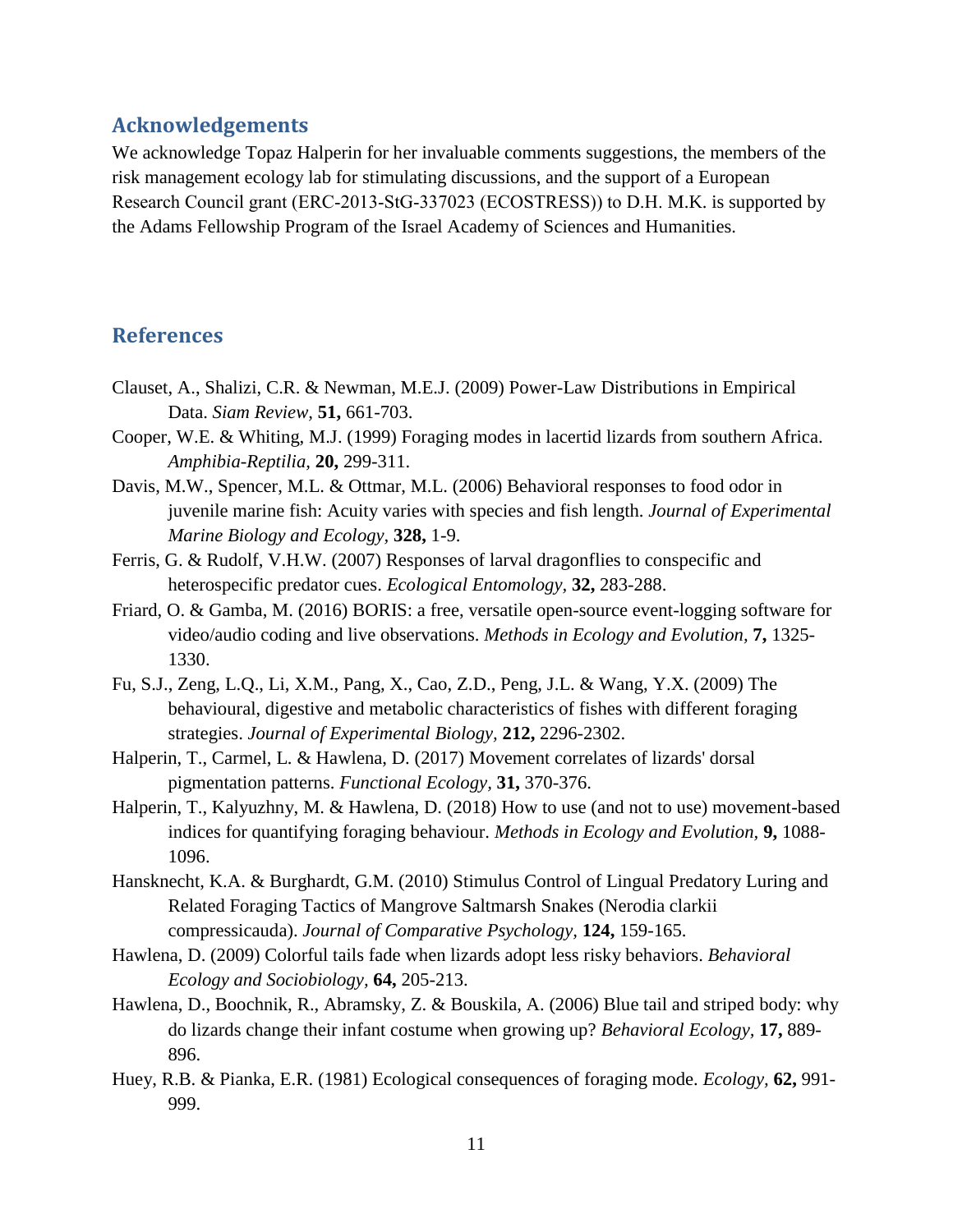- Langton, S.D., Collett, D. & Sibly, R.M. (1995) Splitting behavior into bouts a maximumlikelihood approach. pp. 781-799.
- Mundahl, N.D. & Mundahl, E.D. (2015) Habitats and Foraging Movements of Larvae of Molanna uniophila Vorhies (Trichoptera: Molannidae) in Pratt Lake, Michigan, USA. *Journal of Insects,* **2015,** 8.
- Radabaugh, D.C. (1989) Seasonal color changes and shifting antipredator tactics in darters. *Journal of Fish Biology,* **34,** 679-685.
- Reilly, S.M., McBrayer, L.B. & Miles, D.B. (2007) *Lizard Ecology*. Cambridge University Press, Cambridge.
- Scales, J.A. & Butler, M.A. (2016) Adaptive evolution in locomotor performance: How selective pressures and functional relationships produce diversity. *Evolution,* **70,** 48-61.
- Sibly, R.M., Nott, H.M.R. & Fletcher, D.J. (1990) Splitting behavior into bouts. *Animal Behaviour,* **39,** 63-69.
- Slater, P.J.B. & Lester, N.P. (1982) Minimizing errors in splitting behavior into bouts. pp. 153- 161.
- Stephens, D.W., Brown, J.S. & Ydenberg, R.C. (2007) *Foraging: Behaviour and Ecology*. The University of Chicago Press.
- Tolkamp, B.J. & Kyriazakis, I. (1999) To split behaviour into bouts, log-transform the intervals. *Animal Behaviour,* **57,** 807-817.
- Verwaijen, D. & Van Damme, R. (2007) Correlated evolution of thermal characteristics and foraging strategy in lacertid lizards. *Journal of Thermal Biology,* **32,** 388-395.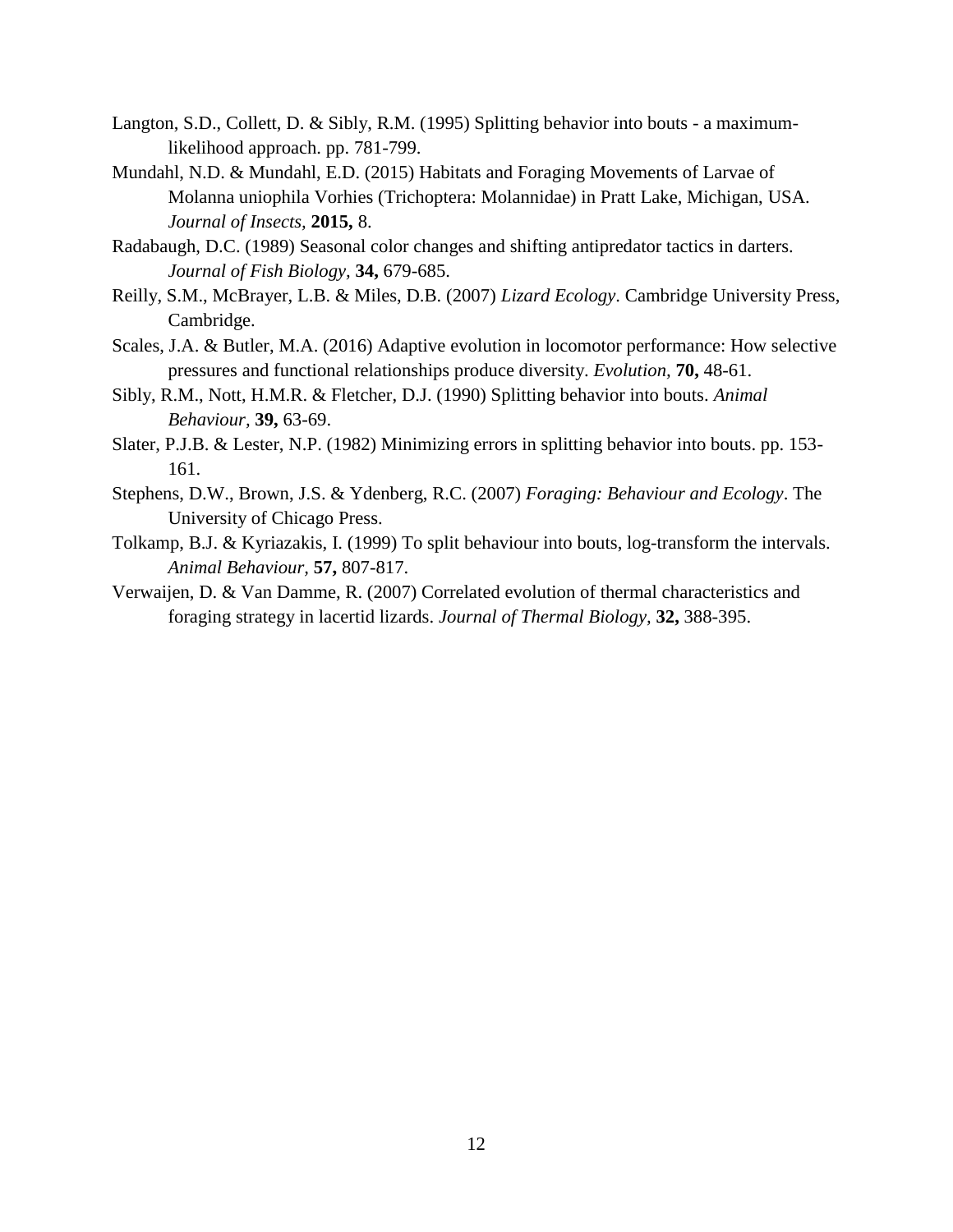

Fig S1 – Dependence of foraging indices on the minimal durations of observed stops and moves, , using scheme b). Starting with the original movement sequences of the 20 *A. boskianus* individuals, all stops shorter than  $\tau$  were not observed and transformed into movement time, and following that all moves shorter than  $\tau$  were not observed and transformed into stopping time. PTM (a) and CPM (b) were calculated for the new sequences. Each colored curve presents one individual, while the black line is the average and the blue region is 1 SD around this average. Note the double logarithmic scale of b.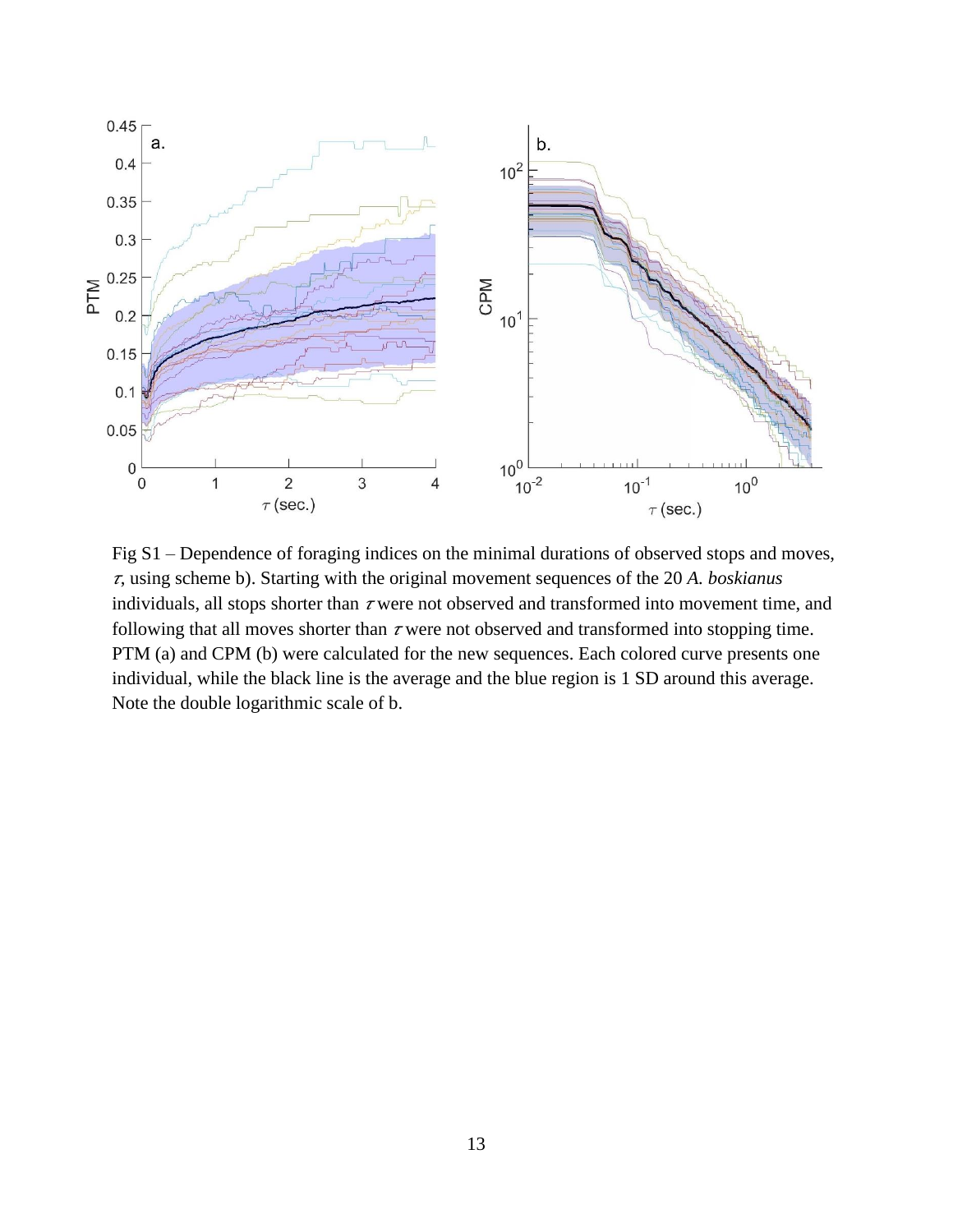

Fig S2 – Dependence of foraging indices on the minimal durations of observed stops and moves, , using scheme c). Starting with the original movement sequence of the 20 *A. boskianus* individuals, all stops shorter than  $\tau$  were not observed and transformed into movement time, and following that all moves shorter than  $\tau$  were elongated forward in time and transformed into moves of time  $\tau$ . These two steps were repeated until the sequence did not change further. PTM (a) and CPM (b) were then calculated for the new sequences. Each colored curve presents one individual, while the black line is the average and the blue region is 1 SD around this average. Note the double logarithmic scale of b.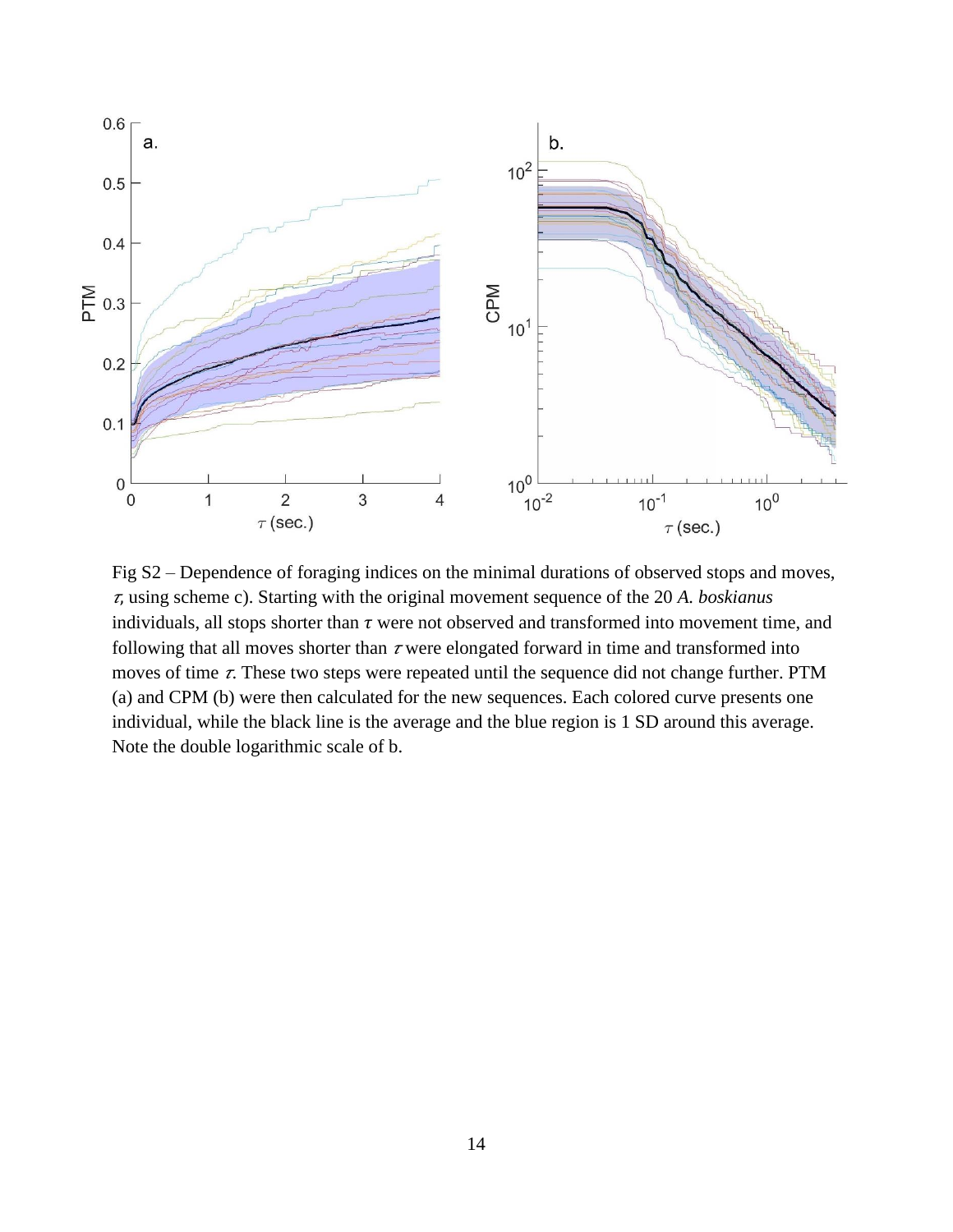

Fig. S3 - Estimation of the crossover (*θ\**) between short and long stops in the distribution of stop durations for 20 *A. boskianus* indivisuals. For values of the crossover parameter *θ* between 0 sec. and 3 sec., all stops shorter than  $\theta$  were discarded, and the other stops were fitted using maximum likelihood to the pareto (blue), lognormal (red), weibull (orange) and gamma (purple) distributions. The K-S statistic of these distributions as a function of *θ* is presented. In the title we show the code of the individual and the value of *θ* that minimizes K-S, *θ\**.